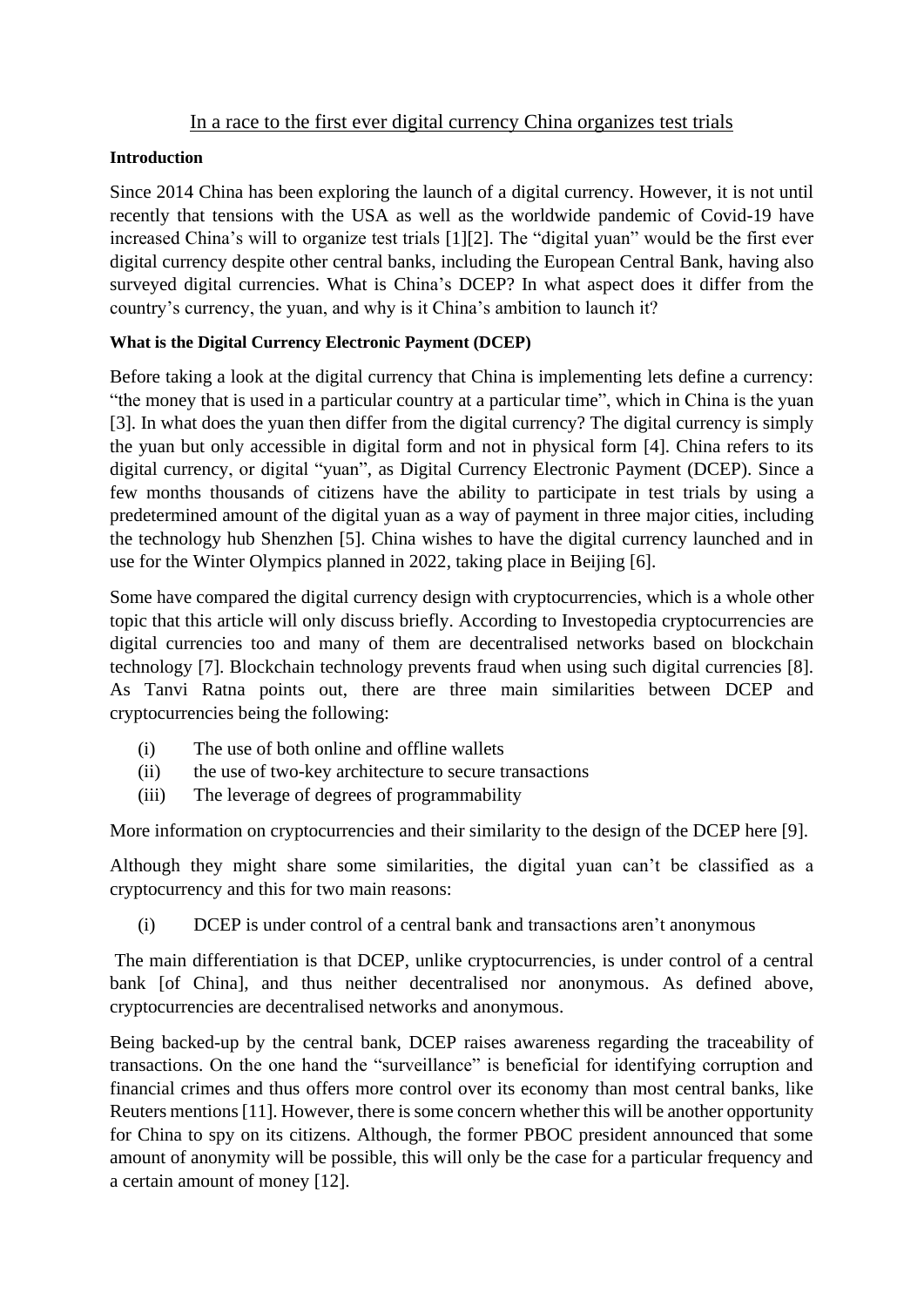(ii) DCEP is a fiat currency

The DCEP is a digital fiat currency. Fiat money is a government-issued currency that is not backed by a physical commodity, such as gold or silver, but rather by the government that issued it [13]. In this way it does also differ from cryptocurrencies which are a lot more volatile as they are not recognized by the government as being a tax payment. In this purpose the statebacked digital yuan is more stable [14].

#### **How to use the digital currency**

Now all the previous being said, how to use DCEP as a means of payment? Briefly, the People Banks of China issues DCEP to commercial banks which on their turn will distribute DCEP to individuals through their wallets. These wallets can be accessed through a smart phone app developed by the central bank [of China] itself [15]. A representation can be seen in Figure 1.



*Figure 1 issuance and distribution of DCEP. Issued from https://research.binance.com/en/analysis/china-cbdc*

DCEP is tied on-to-one with the Yuan, meaning that the value of DCEP equals that of the physical yuan [16]. One may see the similarity with mobile payment systems, however they do differ from one another. When a payment is done through the use of a mobile payment system this is done through an intermediary, a traditional bank. The smart phone app developed for the digital yuan does not make any use of an intermediary, as the DCEP is distributed through digital wallets, not bank accounts. As such, there is no physical money backing you up in a bank account [17]. This makes DCEP indeed fully digital. By the means of two phones touching, a barcode or QR code a payment can be completed.

An article going through the process of how to use the digital Yuan as a payment method in a practical way can be found here [18].

Not only does the digital currency differ from the tradition mobile payments systems, but it does offer some advantages too:

- (i) The use of wallets issued by the PBOC itself cuts out any third party which removes any intermediary infrastructure and thus results in lower transaction costs.
- (ii) There is no need for card network payments, like Visa or Mastercard, as the PBOC and the issuing banks are directly linked. This in turn cuts of costs as well.
- (iii) The DCEP app released by the PBOC does not need any internet connection to be able to run, unlike the mobile payment systems. This will facilitate the ease of use, the adoption in rural communities as well as prevent it from failing during technological blackouts.

In the context of the Coronavirus epidemic this digital currency, additionally to the mobile payment systems, offers a more hygienic option compared to cash [15].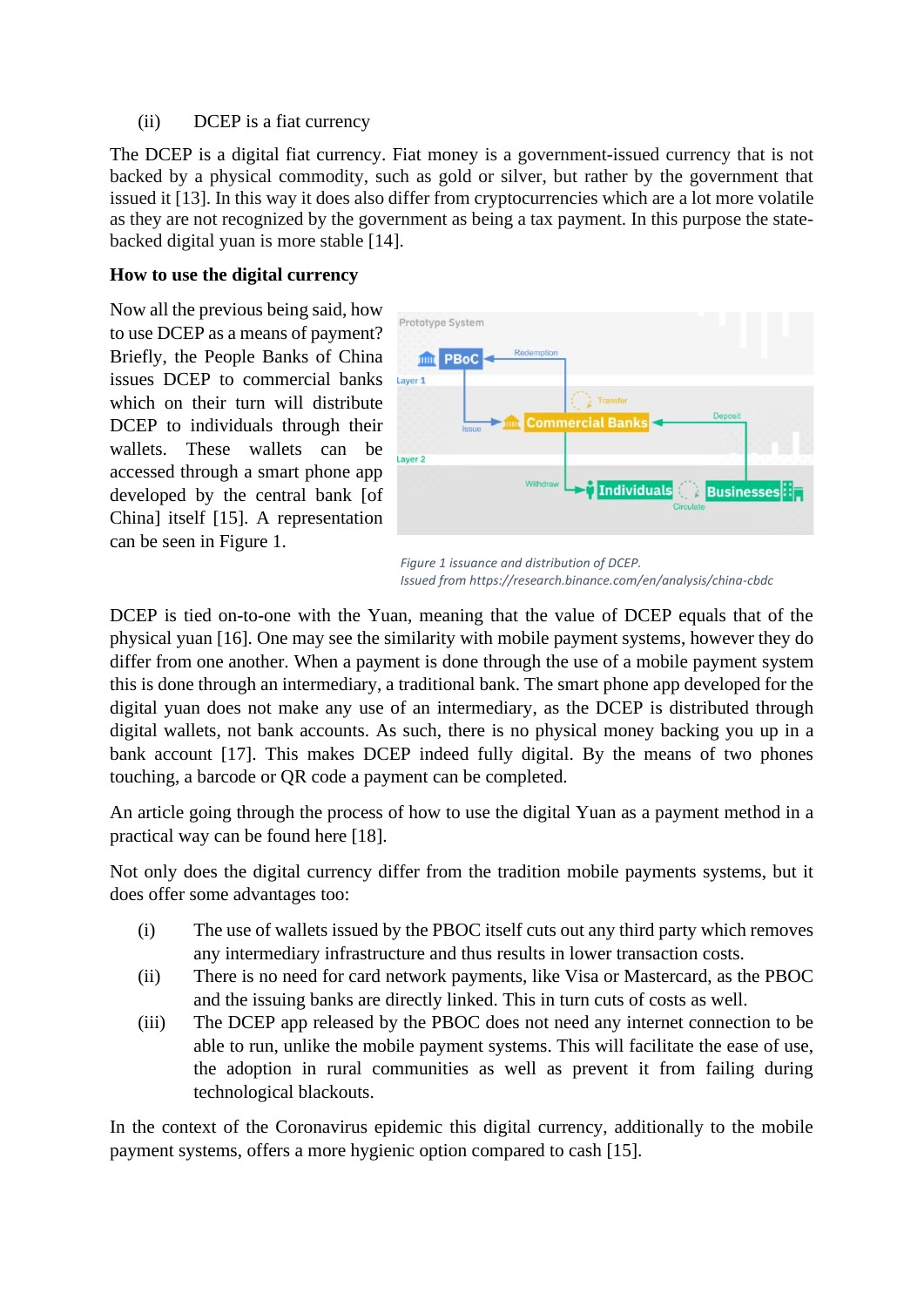## **Why is it the PBOC's ambition to launch DCEP**

China's will to launch its digital currency is clearly supported by two main reasons:

(i) enhanced economic monitoring and monetary sovereignty

One of the reasons why it may be in China's favour to implement this currency is that it results in the state having more control over its own economy, as previously argued. But not only that. As several countries announced the possibility of launching their own digital currency (as for example the Libra from Facebook), this could be a way to reinforce the monetary sovereignty of China. Briefly, money sovereignty of a country means that a country exclusively decides what the officially legal tender is and thus controls which currency is used inside its borders. By launching the DCEP China attempts to prevent the adoption of another foreign currency first [19].

(ii) challenging the U.S. Dollar as the global reserve currency

Further on, the DCEP could be a possible threat for the dollar, currently holding the position of global reserve currency. However, David Roche, from Independent Strategy, argues that China still has a long way from overruling the U.S. Dollar as the yuan is accountable for only 2% of international trade settlements [20]. This in comparison with the dollar: "approximately 40% of the world's debt is denominated in dollars" and "more than 61% of all foreign bank reserves are denominated in U.S. dollars" [21]. The Chinese currency being a reserve currency would result in lower borrowing costs for Chinese exporters, lower interest rates for bonds denominated in yuan and the currency would be less tied to the dollar, to name a few [22].

## **Will the digital currency successfully be adopted as a currency**

The adoption of the digital currency across China will mostly depend on the ease-of-use and its benefits. Not less than 86% of payments are done through the use of a mobile phone in China according to Keith Lamb [23]. Thus, China is already well evolved as a cashless society, with payments mostly effectuated by the means of scanning a QR code or even by face recognition. However, this new currency will not totally run cash out of the country as inhabitants in more rural regions not familiar with digital payments have to be able to take part in the economy [24].

Outside its borders Chandler Guo, a cryptocurrency pioneer, is quite certain that the usage will expand globally as 39 million Chinese live abroad and will probably adopt the digital currency [25]. Furthermore, according to Goldman Sachs the currency will be accountable for 15% of total consumption payments in the 10 years, while others argue that central banks may start holding DCEP if the usage increases [26][27].

Overall, the DCEP offers benefits for the Chinese government, reduces transfer fees for customers but raises the attention to privacy issues which can be concerning. Whether the digital yuan will successfully be adopted in China and beyond its borders is another arising question as opinions amongst experts vary.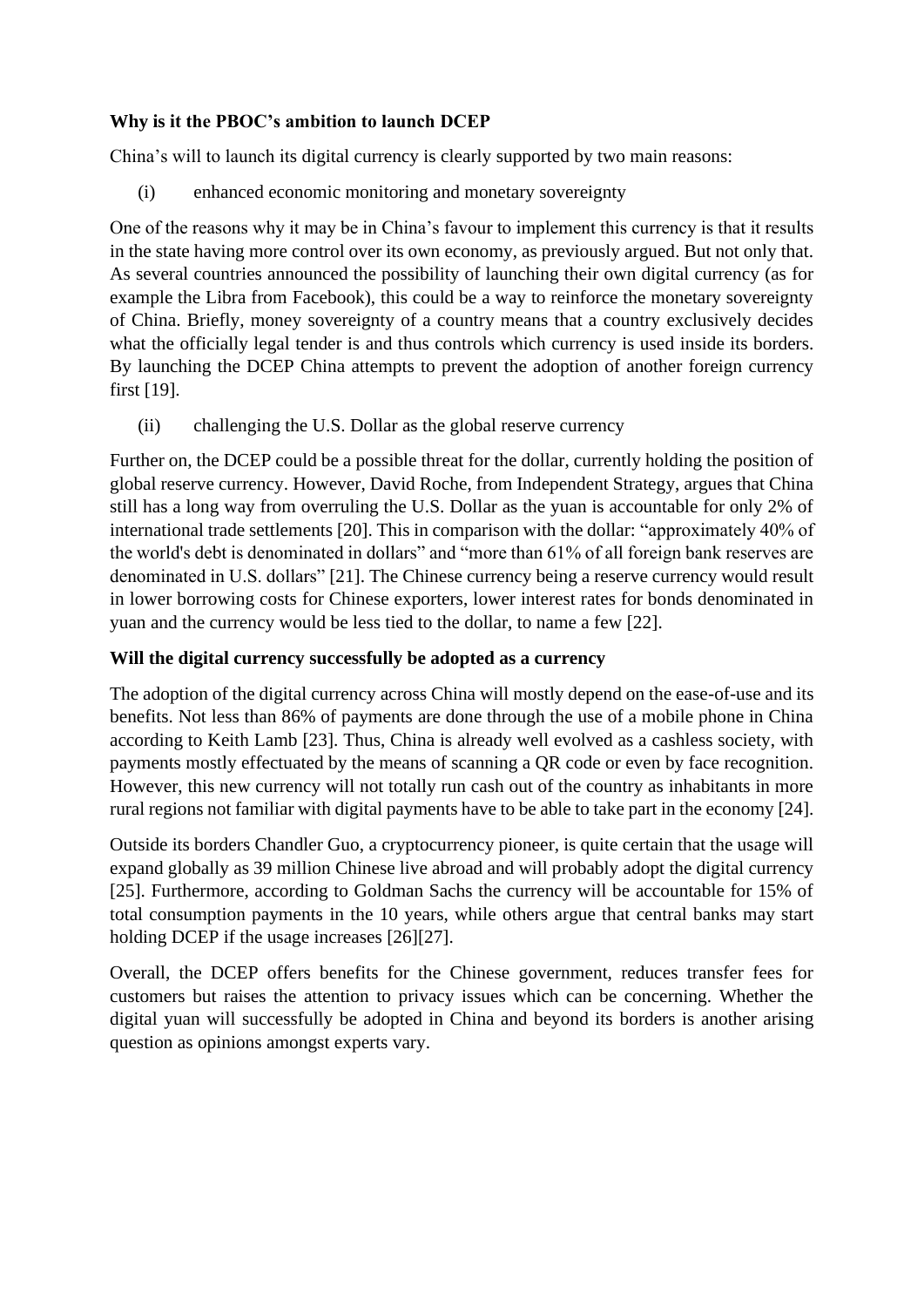# **References**

[1] Anonymous. (2020, Oct 22). China's "digital yuan," explained. Retrieved from: <https://medium.com/swlh/chinas-digital-yuan-explained-9f3ec3da46e7>

[2] Stafford, M. (2020, Oct 5). The US effort to cut off China's access to semiconductor technology, explained. Retrieved from: [https://themilsource.com/2020/10/05/us-effort-to-cut](https://themilsource.com/2020/10/05/us-effort-to-cut-off-chinas-access-to-semiconductor-technology-explained/)[off-chinas-access-to-semiconductor-technology-explained/](https://themilsource.com/2020/10/05/us-effort-to-cut-off-chinas-access-to-semiconductor-technology-explained/)

[3] Cambridge University Press. (n.d.). In Cambridge Business English Dictionary. Retrieved from: <https://dictionary.cambridge.org/fr/dictionnaire/anglais/currency>

[4] Frankenfield, J. (2020, Jun 27). Definition digital currency. Retrieved from: https://www.investopedia.com/terms/d/digital-currency.asp

[5] Kharpal, A. (2020, Oct 12). China hands out \$1.5 million of its digital currency in one of the country's biggest public tests. Retrieved from: [https://www.cnbc.com/2020/10/12/china](https://www.cnbc.com/2020/10/12/china-digital-currency-trial-over-1-million-handed-out-in-lottery.html)[digital-currency-trial-over-1-million-handed-out-in-lottery.html](https://www.cnbc.com/2020/10/12/china-digital-currency-trial-over-1-million-handed-out-in-lottery.html)

[6] Pladson, K. (2020, Oct 5). China leads in race for digital currency. Retrieved from: <https://www.dw.com/en/china-digital-currency-yuan-bitcoin/a-55134692>

[7] Frankenfield, J. (2020, May 5). Definition cryptocurrency. Retrieved from: [https://www.investopedia.com/terms/c/cryptocurrency.asp#:~:text=A%20cryptocurrency%20i](https://www.investopedia.com/terms/c/cryptocurrency.asp#:~:text=A%20cryptocurrency%20is%20a%20digital,a%20disparate%20network%20of%20computers) [s%20a%20digital,a%20disparate%20network%20of%20computers.](https://www.investopedia.com/terms/c/cryptocurrency.asp#:~:text=A%20cryptocurrency%20is%20a%20digital,a%20disparate%20network%20of%20computers)

[8] Jane, L. (2020, Oct 13). Here's a first glimpse of China's digital yuan. Retrieved from: [.https://qz.com/1916695/heres-a-first-glimpse-of-chinas-digital-yuan/](https://qz.com/1916695/heres-a-first-glimpse-of-chinas-digital-yuan/)

[9] Ratna, T. (2020, Oct 15). China's Digital Yuan Blurs the Lines Between CBDCs and Crypto. Retrievedfrom:<https://www.coindesk.com/china-digital-yuan-cbdcs-crypto>

[10] Goh, B., & Shen, S. (2019, Nov 1). China's proposed digital currency more about policing than progress. Retrieved from: [https://www.reuters.com/article/us-china-markets](https://www.reuters.com/article/us-china-markets-digital-currency-idUSKBN1XB3QP)[digital-currency-idUSKBN1XB3QP](https://www.reuters.com/article/us-china-markets-digital-currency-idUSKBN1XB3QP)

[11] Ossinger, J. (2019, Nov 13). PBOC Wants 'Controllable Anonymity' in China's Digital Currency. Retrieved from: [https://www.bloomberg.com/news/articles/2019-11-13/pboc](https://www.bloomberg.com/news/articles/2019-11-13/pboc-wants-controllable-anonymity-in-china-s-digital-currency)[wants-controllable-anonymity-in-china-s-digital-currency](https://www.bloomberg.com/news/articles/2019-11-13/pboc-wants-controllable-anonymity-in-china-s-digital-currency)

[12] Chen, J. (2020, Apr 23). Definition fiat money. Retrieved from: <https://www.investopedia.com/terms/f/fiatmoney.asp>

[13] Anonymous. (2020, Jul 16). How does China's DCEP work? Retrieved from: [https://www.inaa.org/how-does-chinas-dcep-currency](https://www.inaa.org/how-does-chinas-dcep-currency-work/#:~:text=Enhanced%20Economic%20Monitoring%20%26%20Monetary%20Sovereignty,spending%20habits%20with%20unprecedented%20precision)[work/#:~:text=Enhanced%20Economic%20Monitoring%20%26%20Monetary%20Sovereignt](https://www.inaa.org/how-does-chinas-dcep-currency-work/#:~:text=Enhanced%20Economic%20Monitoring%20%26%20Monetary%20Sovereignty,spending%20habits%20with%20unprecedented%20precision) [y,spending%20habits%20with%20unprecedented%20precision.](https://www.inaa.org/how-does-chinas-dcep-currency-work/#:~:text=Enhanced%20Economic%20Monitoring%20%26%20Monetary%20Sovereignty,spending%20habits%20with%20unprecedented%20precision)

[14] Binance Research. (2019, Aug 28). First Look: China's Central Bank Digital Currency. Retrieved from:<https://research.binance.com/en/analysis/china-cbdc>

[15] TLDR News. (2020, Jun 13). The Future of Cryptocurrency? China's Entirely Digital Currency Explained (DCEP) - TLDR News. [Youtube] Retrieved from: <https://www.youtube.com/watch?v=aYs68uEDPC4>